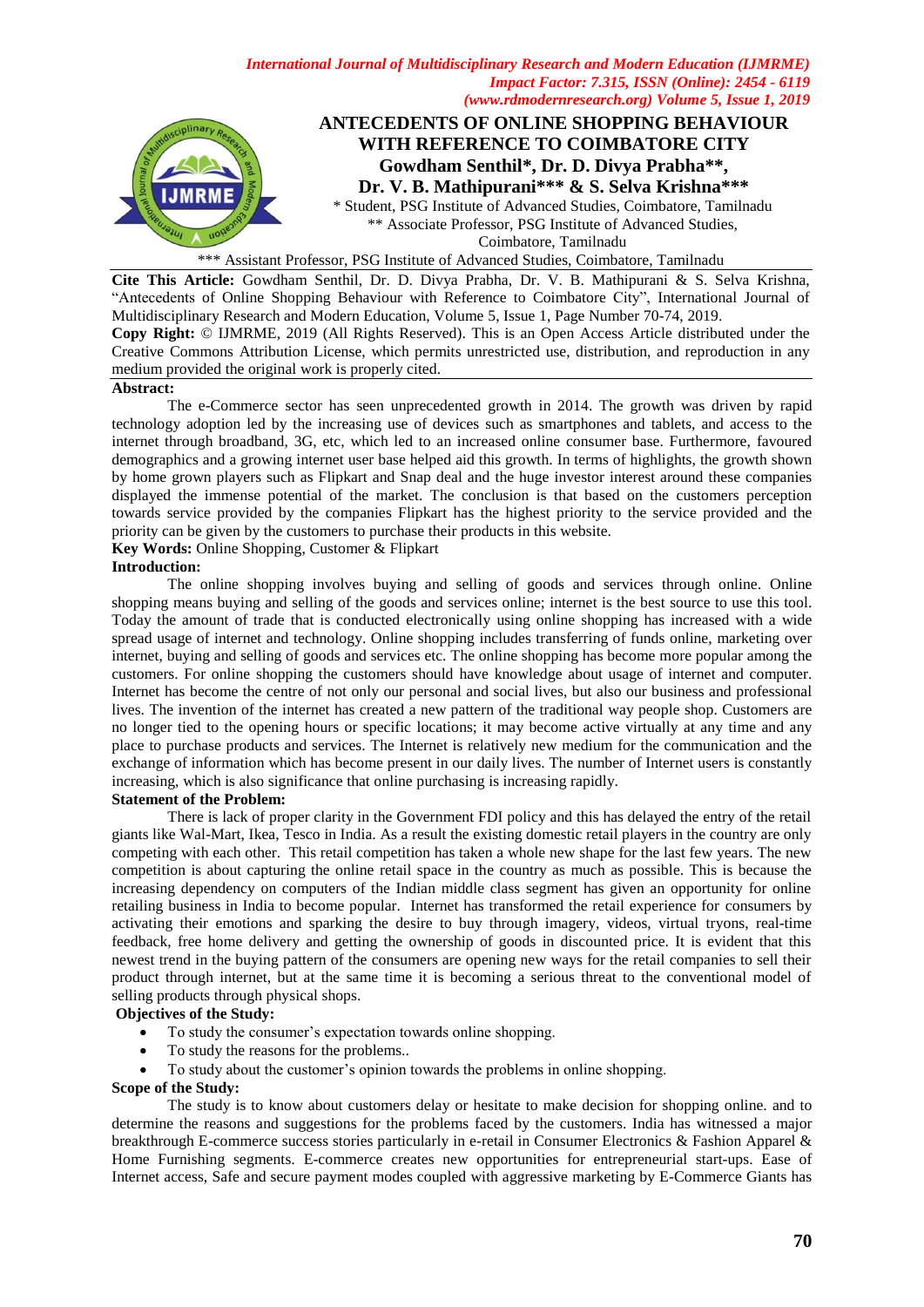revolutionized this segment. Rapid development in mobile technology has given way to Mobile Commerce with many E-Commerce companies shifting to App only model. The main scope of the study is that it will be helpful for the companies to maintain their quality of service based on customers in future period of time.

# **Research Methodology:**

**Research Design:** Research design is the detailed plan of conducting a research study. Descriptive research design has been used in the study.

**Sample Area:** The data has been collected from Coimbatore city as it has a high residential density with people from all over Tamil Nadu due to the high migration influx in recent years. The population is quite heterogeneous, with various dimensions such as religion, caste, customs, traditions, social hierarchy, language, literacy, education, occupation, income etc.

**Sample Technique:** Sampling technique is the choice of a subset of people from among a huge population to estimate characteristics of the 270 respondents. The simple random technique has been chosen for this study.

**Simple Random Sampling:** Simple random sampling method, assumes that each and every unit in the population has equal chance of occurrence or equal probability of occurrence and the sampling units are selected randomly. An unbiased random selection of individuals is important to represent the population. The researchers have taken 270 samples randomly from the total population. Primary sources of data collected through questionnaire & secondary source from magazines, journals and website.

**Structure of the Instrument:** For collecting primary data, structured questionnaire has been used. It is the most popular method used when the population and sample size are large. It was designed to cater to all areas and aspects of the study.

**Tools and Techniques Used for Analysis:** Simple percentage analysis, Chi-square test and Weighted average method

**Limitations of the Study:** The study has got certain limitation of which a few are listed below:

- The results and findings are confined to a limited area.
- The opinions of the respondents may be biased.
- Time and resource constraint.
- Since the data was collected using questionnaire, there is a possibility of ambiguous replies or omission of replies altogether to certain items mentioned in the questionnaire.

**Analysis and Interpretation:**

| <b>Demo-Graphic Variables</b>    | <b>Particulars</b>  | No of<br><b>Respondents</b> | Percentage |
|----------------------------------|---------------------|-----------------------------|------------|
|                                  | Male                | 190                         | 70.4       |
| Gender                           | Female              | 80                          | 29.6       |
|                                  | Total               | 270                         | 100        |
|                                  | Married             | 55                          | 20.4       |
| <b>Marital Status</b>            | Unmarried           | 215                         | 79.6       |
|                                  | Total               | 270                         | 100        |
|                                  | Rural               | 217                         | 80.4       |
| Place of the Respondents         | Urban               | 53                          | 19.6       |
|                                  | Total               | 270                         | 100        |
|                                  | Up to 20 years      | 65                          | 24.1       |
|                                  | $20-40$ years       | 95                          | 35.2       |
| Age of the Respondents           | $40-60$ years       | 84                          | 31.1       |
|                                  | Above 60 years      | 26                          | 9.6        |
|                                  | Total               | 270                         | 100        |
|                                  | Schooling           | $\overline{7}$              | 2.6        |
|                                  | Diploma             | $\overline{7}$              | 2.6        |
| <b>Educational Qualification</b> | Under graduate      | 145                         | 53.7       |
|                                  | Post graduate       | 88                          | 32.6       |
|                                  | Professional degree | 23                          | 8.5        |
|                                  | Total               | 270                         | 100        |
|                                  | Student             | 70                          | 25.9       |
| Occupation                       | Private job         | 86                          | 31.9       |
|                                  | Government job      | 32                          | 11.9       |
|                                  | Home maker          | 26                          | 9.6        |
|                                  | <b>Business</b>     | 56                          | 20.7       |
|                                  | Total               | 270                         | 100        |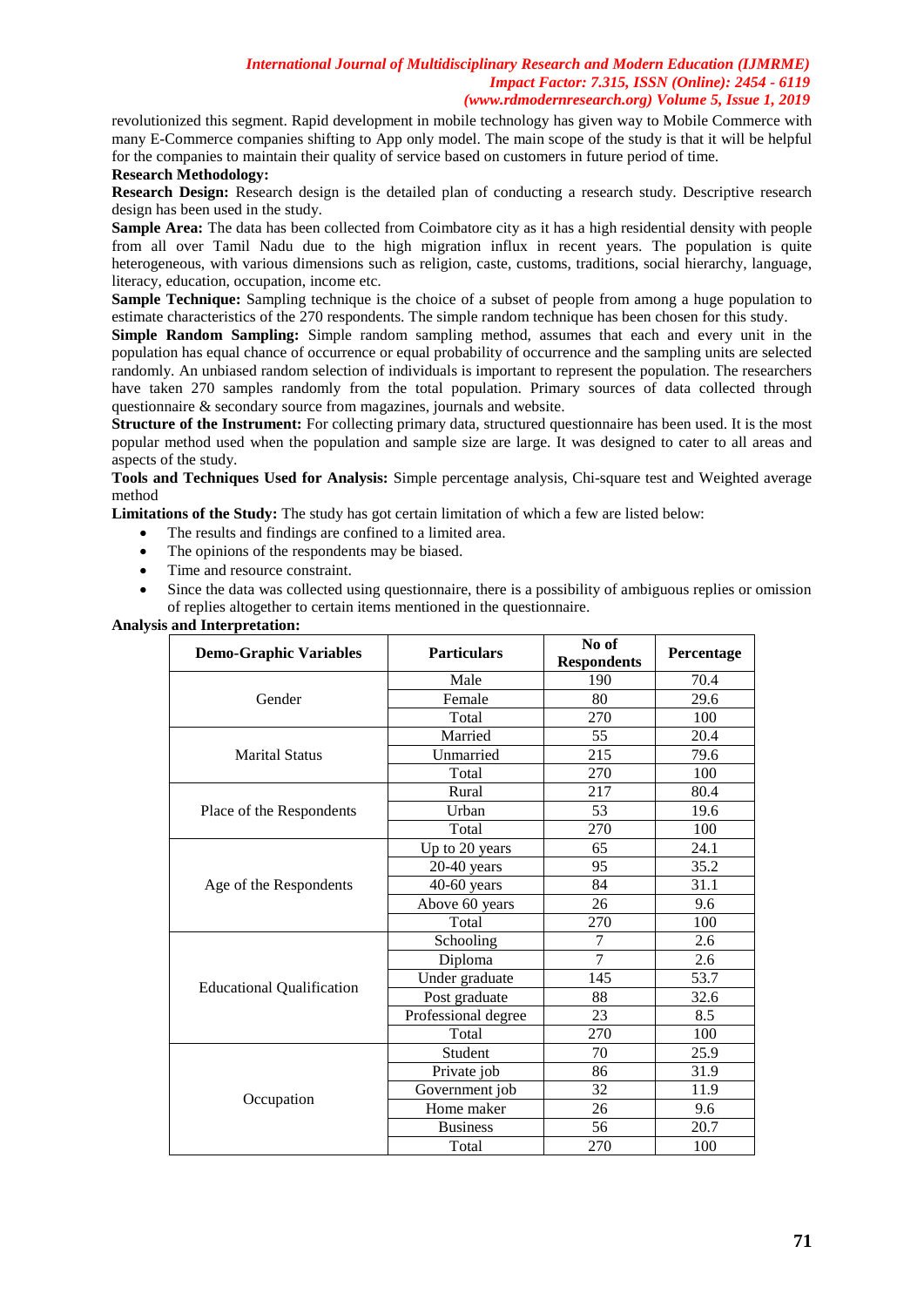# **Interpretation:**

From the above table it is clear that out of 270 respondents, 70.4% are male and 29.6% are female. 20.4% were married and 79.6% were unmarried. 80.4% of the respondents were from rural area and the rest 19.6% of the respondents from urban area. 35.2% of the respondents aged between 20-40 years, 31.1% of the respondents aged between 40-60 years, 24.1% of the respondents aged up to 20 years and the remaining 9.6% of the respondents aged above 60 years. 53.7% of the respondents were completed their under graduation, 32.6% of the respondents were completed their post-graduation, 8.5% of the respondents were completed their professional degree, 2.6% of the respondents were completed their schooling and the remaining 2.6% of the respondents were completed their diploma. 31.9% of the respondents were going for private job, 25.9% of the respondents were students, 20.7% of the respondents were doing business, 11.9% of the respondents were going for government job and the rest 9.6% of the respondents were homemakers. 36.3% of the respondents were earning more than Rs.60,000, 31.5% of the respondents were earning from Rs.40,001-Rs.60,000, 28.1% of the respondents were earning from Rs.20,000-Rs. 40,000 and the rest 4.1% of the respondents were earning less than Rs.20,000.

| <b>Experience of Online Shopping of the Respondents:</b> |  |  |  |  |  |  |
|----------------------------------------------------------|--|--|--|--|--|--|
|----------------------------------------------------------|--|--|--|--|--|--|

| <b>Particulars</b> | <b>No of Respondents</b> | $\frac{6}{9}$ |
|--------------------|--------------------------|---------------|
| Less than a year   |                          |               |
| 2-5 years          | 124                      | 45.9          |
| $6-10$ years       | 88                       | 32.6          |
| Above 10 years     |                          | 17.4          |
| <b>Total</b>       | 270                      | 100           |

# **Interpretation:**

From the above table it is clear that out of 270 respondents, 45.9% of the respondents were shopping online for 2-5 years, 32.6% of the respondents were shopping online for 6-10 years, 17.4% of the respondents were shopping online for above 10 years, and the remaining 4.1% of the respondents were shopping online for less than a years. It can be concluded that most of the respondents were experiencing online shopping from 2-5 years.

## **Preference of Online Shopping Websites of the Respondents:**

| <b>Particulars</b> | <b>No of Respondents</b> | $\frac{0}{0}$ |
|--------------------|--------------------------|---------------|
| Amazon             |                          | 28.5          |
| Flipkart           | 79                       | 29.3          |
| Snapdeal           | 64                       | 23.7          |
| E-bay              | 50                       | 18.5          |
| <b>Total</b>       | 270                      | 100           |

## **Interpretation:**

From the above table it is clear that out of 270 respondents, 50.0% of the respondents spent for online shopping between rs.1001-rs.2000, 21.5% of the respondents spent for online shopping between rs.2001 rs.3000, 15.9% of the respondents spent for online shopping were above rs.3000, and the remaining 12.6% of the respondents spent for online shopping were below rs.1000. It can be concluded that most of the respondents spent for online shopping between rs.1001- rs.2000.

#### **Factors Influencing to Purchase through Online Shopping: Ranking Based on Kendall's Correlation:**

| <b>Factors</b>                 |                            | Wide<br><b>Range of</b><br><b>Products</b> | Free<br><b>Door</b><br><b>Delivery</b> | Low<br>Cost | <b>Discounts</b><br>and<br><b>Offers</b> | <b>Quality</b><br>оf<br><b>Products</b> | $24*7$<br><b>Shopping</b><br><b>Facility</b> |
|--------------------------------|----------------------------|--------------------------------------------|----------------------------------------|-------------|------------------------------------------|-----------------------------------------|----------------------------------------------|
| Wide                           | Correlation<br>Coefficient | 1                                          | $-.165***$                             | $-.187**$   | $-.227**$                                | $-.131*$                                | $-0.079$                                     |
| range of<br>products           | Sig. (2-tailed)            |                                            | 0.002                                  | $\Omega$    | $\Omega$                                 | 0.01                                    | 0.14                                         |
|                                | N                          | 270                                        | 270                                    | 270         | 270                                      | 270                                     | 270                                          |
| Free door                      | Correlation<br>Coefficient | $-.165***$                                 | 1                                      | $-.107*$    | $-.202**$                                | $-.202**$                               | $-0.071$                                     |
| delivery                       | Sig. (2-tailed)            | 0.002                                      |                                        | 0.038       | $\Omega$                                 | $\Omega$                                | 0.2                                          |
|                                | N                          | 270                                        | 270                                    | 270         | 270                                      | 270                                     | 270                                          |
| Low cost                       | Correlation<br>Coefficient | $-.187**$                                  | $-.107*$                               | 1           | $-.214***$                               | $-.119*$                                | $-.204**$                                    |
|                                | Sig. (2-tailed)            | $\Omega$                                   | 0.038                                  |             | $\Omega$                                 | 0.017                                   | $\Omega$                                     |
|                                | N                          | 270                                        | 270                                    | 270         | 270                                      | 270                                     | 270                                          |
| <b>Discounts</b><br>and offers | Correlation<br>Coefficient | $-.227**$                                  | $-.202**$                              | $-.214***$  | 1                                        | $-.145***$                              | $-0.055$                                     |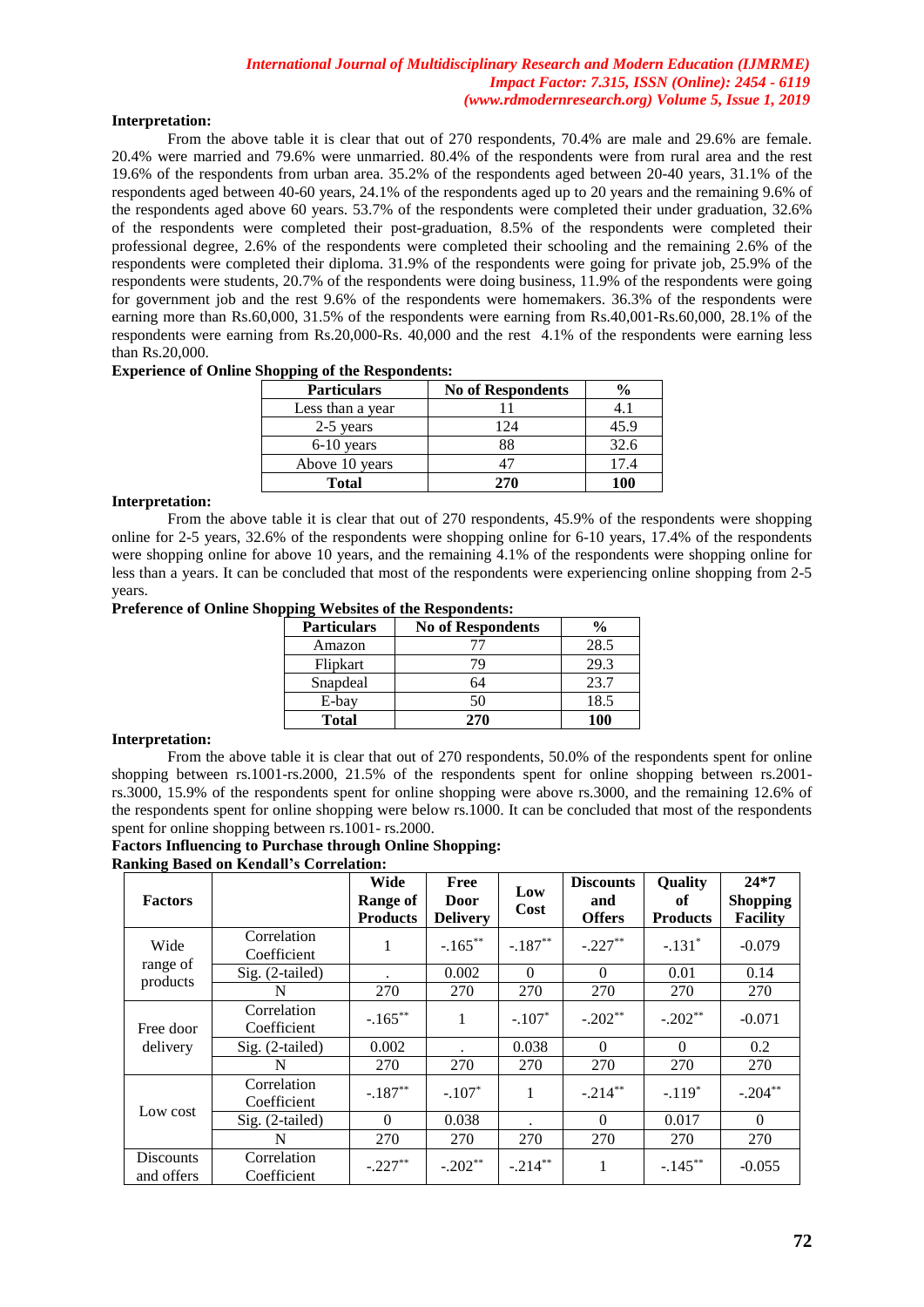|                                                             | Sig. (2-tailed)            |          | $\Omega$  | 0          |            | 0.004     | 0.301     |
|-------------------------------------------------------------|----------------------------|----------|-----------|------------|------------|-----------|-----------|
|                                                             | N                          | 270      | 270       | 270        | 270        | 270       | 270       |
| Quality of                                                  | Correlation<br>Coefficient | $-.131*$ | $-.202**$ | $-.119*$   | $-.145***$ |           | $-.210**$ |
| products                                                    | $Sig. (2-tailed)$          | 0.01     | $\Omega$  | 0.017      | 0.004      |           | $\theta$  |
|                                                             | N                          | 270      | 270       | 270        | 270        | 270       | 270       |
| $24*7$                                                      | Correlation<br>Coefficient | $-0.079$ | $-0.071$  | $-.204***$ | $-0.055$   | $-.210**$ |           |
| shopping                                                    | Sig. (2-tailed)            | 0.14     | 0.2       | 0          | 0.301      | $\Omega$  |           |
| facility                                                    | N                          | 270      | 270       | 270        | 270        | 270       | 270       |
| **. Correlation is significant at the 0.01 level (2-tailed) |                            |          |           |            |            |           |           |
| *. Correlation is significant at the 0.05 level (2-tailed)  |                            |          |           |            |            |           |           |

**Interpretation:** From the above table it is clear that the Kendall's Coefficient of Concordance used for the study was based on Kendall's correlation factors are negative and with that factor are not correlated with each other.

# **Descriptive Statistics for Level of Awareness towards Online Shopping Sites:**

| <b>Shopping Sites</b> | N   | <b>Mean Score</b> | <b>Std. Deviation</b> |
|-----------------------|-----|-------------------|-----------------------|
| Flipkart              | 270 | 2.28              | 0.832                 |
| Amazon                | 270 | 1.49              | 0.557                 |
| Snap deal             | 270 | 1.51              | 0.62                  |
| Jabong                | 270 | 1.5               | 0.789                 |
| Myntra                | 270 | 1.91              | 0.748                 |
| Local banya           | 270 | 2.36              | 0.641                 |
| Homeshop18            | 270 | 2.56              | 0.653                 |
| Infibeam              | 270 | 2.51              | 0.655                 |
| <b>Shopclues</b>      | 270 | 2.34              | 0.617                 |
| Firstery              | 270 | 2.44              | 0.738                 |
| eBay                  | 270 | 2.05              | 0.666                 |
| Paytm                 | 270 | 2.27              | 0.648                 |
| Valid N (list wise)   | 270 |                   |                       |

# **Interpretation:**

From the above table it is clear that the descriptive statistics on level of awareness towards various websites were the above mid mean value (2.0) shows that the sites have high awareness and the websites which has highest awareness in the market is Flipkart as the mean value is greater than other websites at 2.28 as per analysis

| <b>Demographic Variables</b> | Chi-<br><b>Square</b> | <b>P</b> Values | Significant / Not<br><b>Significant</b> |
|------------------------------|-----------------------|-----------------|-----------------------------------------|
| Gender                       | 39.002                | 0.000           |                                         |
| Age                          | 1.364                 | 0.000           |                                         |
| Marital status               | 9.997                 | 0.019           |                                         |
| Place                        | 33.357                | 0.000           |                                         |
| Educational qualification    | 1.004                 | 0.000           |                                         |
| Occupation                   | 16.487                | 0.170           | NS                                      |
| Monthly income               | 1.162                 | 0.000           |                                         |

# **Demographic Variables and Experience of Online Shopping:**

# S - Significant (P value  $= 0.05$ )

# **Interpretation:**

 The above table shows that there is a significant association between experience of online shopping and demographic variables like gender, age, marital status, place, educational qualification, and monthly income are less than 0.05. Hence null hypothesis is rejected. There is no significant association between experience of online shopping and demographic variables of occupation as the value is greater than 0.05.

# **Findings:**

- **Percentage Analysis:** • Male respondents prefer to shop online than female.
	- Unmarried respondents prefer to shop online than married.
	- Rural area respondents prefer to shop online than urban.
	- Most of the respondents prefer to shop online were under the age group of 20-40 years.
	- Maximum of the respondents prefer to shop online were graduates.